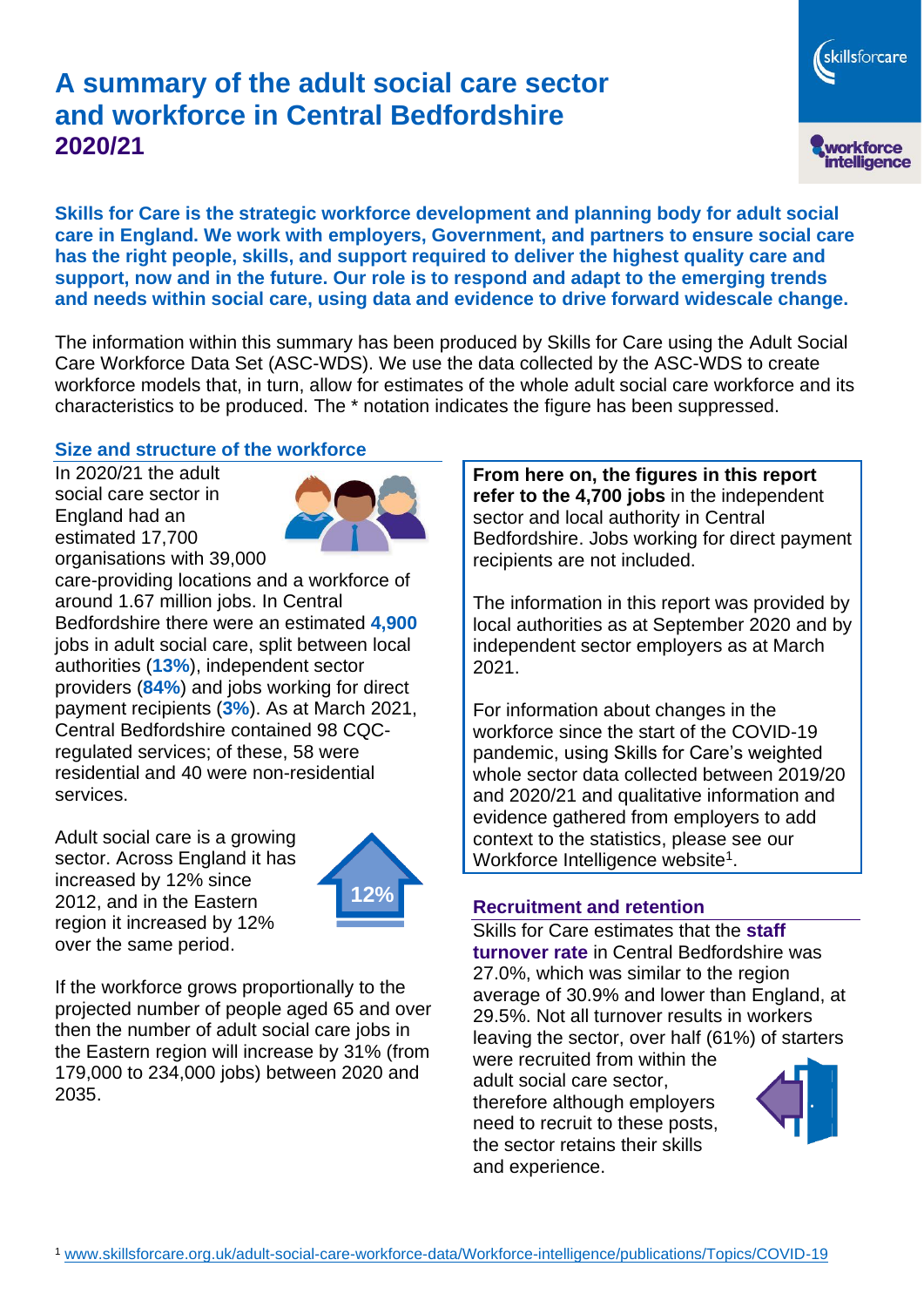Adult social care has an experienced 'core' of workers. Workers in Central Bedfordshire had on average **8.3 years of experience in the sector** and 77% of the workforce had been working in the sector for at least three years.

Using both workforce intelligence evidence and our links with employers and stakeholders across England, we know that recruitment and retention is one of the largest issues faced by employers. We have many resources and tools available to help, for example the 'Values-based recruitment and retention toolkit'<sup>2</sup> and 'Seeing potential: widen your talent pool'. <sup>3</sup> For more information please visit: [www.skillsforcare.org.uk/recruitment-retention](http://www.skillsforcare.org.uk/recruitment-retention)

### **Employment information**

We estimate Central Bedfordshire had **4,700** adult social care jobs employed in the local authority and independent sectors. These included 350 managerial roles, 300 regulated professionals, 3,300 direct care (including 2,900 care workers), and 750 othernon-care proving roles.

The average number of **sickness days** taken in the last year in Central Bedfordshire was 10.4, (9.1 in Eastern and 9.5 across England). With an estimated directly employed workforce of 4,300, this would mean employers in Central Bedfordshire lost approximately **45,000 days to sickness in 2020/21**. In England levels of staff sickness have nearly doubled over the course of the pandemic between 2019/20 and 2020/21, in total around 6 million extra days were lost to sickness than in the year before.

Around one third (32%) of the workforce in Central Bedfordshire were on zero-hours contracts. Around a half (53%) of the workforce usually worked full-time hours and 47% were part-time.

### **Chart 1. Proportion of workers on zero hours contracts by area**

| England                     | 25%  |
|-----------------------------|------|
| Eastern                     | 25%  |
| <b>Central Bedfordshire</b> | 132% |



The majority (84%) of the workforce in Central Bedfordshire were female, and the average age was 43.9 years old. Workers



aged 24 and under made up 10% of the workforce and workers aged over 55 represented 27%. Given this age profile approximately 1,300 people will be reaching retirement age in the next 10 years.

Nationality varied by region, in England 83% of the workforce identified as British, while in the Eastern region this was 82%. An estimated 80% of the workforce in Central Bedfordshire identified as British, 12% identified as of an EU nationality and 8% a non-EU nationality, therefore there was a higher reliance on EU than non-EU workers.

### **Pay**



Table 1 shows the full-time equivalent annual or hourly pay rate of selected job roles in Central Bedfordshire (area), Eastern (region) and England.

All figures represent the independent sector as at March 2021, except social workers which represent the local authority sector as at September 2020. At the time of analysis, the National Living Wage was £8.72.

#### **Table 1. Average pay rate of selected job roles by area**

|                                 | <b>England</b> | Region  | Area    |
|---------------------------------|----------------|---------|---------|
| Full-time equivalent annual pay |                |         |         |
| Social Worker <sup>t</sup>      | £37,100        | £34,500 | £33,000 |
| Registered nurse                | £33,600        | £33,000 | £33,300 |
| Hourly pay                      |                |         |         |
| National Living<br>Wage         | £8.72          | £8.72   | £8.72   |
| Senior care worker              | £10.00         | £10.02  | £9.84   |
| Care worker                     | £9.29          | £9.23   | £9.20   |
| Support and<br>outreach         | £9.53          | £9.37   | £9.33   |

†Local authority social workers only.

Please note that pay varies by sector, with local authority pay generally being higher than independent sector pay.

[www.skillsforcare.org.uk/vba](http://www.skillsforcare.org.uk/vba)